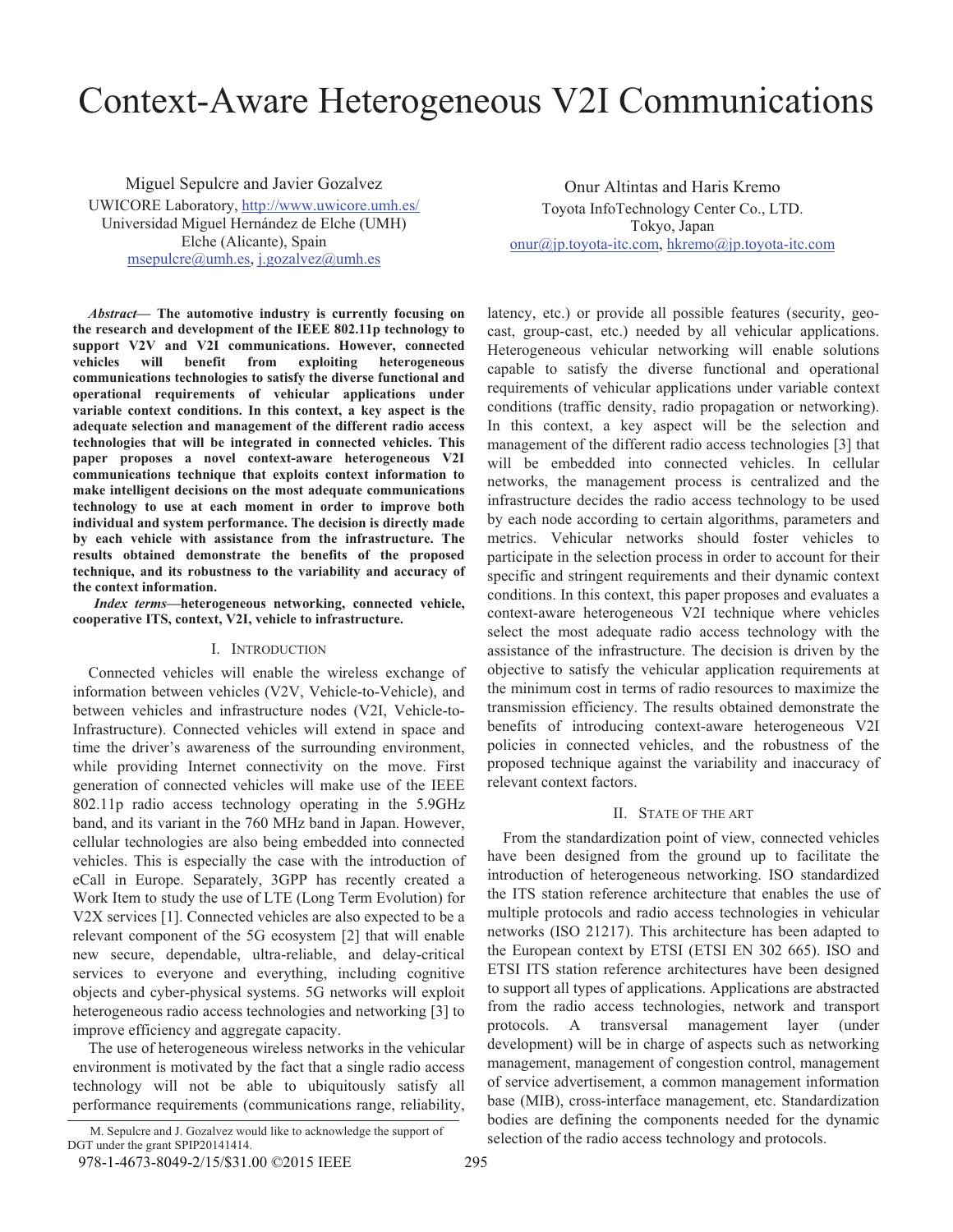The research community has dedicated significant efforts to the study and design of radio access technology selection techniques for cellular networks. The selection process consists of three phases: information gathering, decision and execution. Five types of decision schemes can be identified depending on the decision criteria and parameters: RSS (Received Signal Strength), QoS (Quality of Service), decision function, network intelligence, and context [4]. Schemes combining multiple approaches are also possible. The RSSand QoS-based schemes are relatively simple to implement, but generally result in low performance. RSS-based schemes decide on the technology to use based on the RSS measured from the nearest base stations or access points. For example, [5] presents an adaptive technique that exploits predictive RSS patterns. QoS-based schemes generally take into account factors such as capacity, bandwidth or user preferences. The third type of schemes utilizes functions that quantify the advantages of one radio access technology over the others. These schemes are especially useful as the selection process becomes more complex due to the large number of parameters and complex trade-offs between conflicting criteria. One example is the work in [6], where the authors propose a radio access technology selection mechanism for V2I communications that seeks to minimize the probability of outage through the sensing and processing of some physical, access, and networking. [7] also proposes a decision function based scheme with a prediction engine to maximize user utility, and takes into account parameters such as power consumption, application requirements, and user preferences (quality and monetary cost). Network intelligence schemes that utilize Fuzzy Logic or Artificial Neural Networks are useful to operate with inaccurate data that feed the decision process. Finally, context schemes utilize relevant context information to could improve the decision process. Context schemes have the potential to achieve the highest performance (throughput, adaptability, reliability, packet loss, etc.) at the cost of complexity [4]. The context is a very relevant factor for vehicular networks [8], and therefore this study, and the rest of this section, focuses on context-based decision schemes.

Location-aware algorithms are a basic type of contextaware algorithms. The work in [9] presents a location-based approach that combines location information and network information in order to avoid the ping-pong effect related to performing predictions at wireless cells' boundaries. The work in [10] focuses in heterogeneous vehicular networks, and proposes a decision algorithm that jointly considers the vehicle location and networking metrics to select the best radio access technology in order to guarantee the QoS demanded by the application. More advanced context information is considered in [11] for multi-homed nomadic mobile services. In particular, the work in [11] exploits the user trip information, device services, network services, user preferences and device specifications to perform a path prediction to ensure the end-to-end QoS. Specifically designed for vehicular networks, the work in [12] proposes NAIRHA, an algorithm that takes into account user preferences to select the most suitable network that fulfils the application requirements. NAIRHA exploits location and navigation information to estimate the useful coverage time for each technology, and a Simple Additive Weighting (SAW) function to quantify the benefit of selecting each available radio access technology. The work in [13] proposes a method to select in vehicular networks the most adequate radio access technology (considering WiFi and LTE) that maximizes QoE throughout the mobility path. The proposal takes into account context information such as the service type, mobility, and the traffic dynamics over the backhaul links of the different available technologies.

## III. CONTEXT-AWARE HETEROGENEOUS V2I PROPOSAL

## *A. Overall concept*

The context-aware heterogeneous V2I technique proposed in this paper follows a distributed decision process where each vehicle dynamically decides which technology, and when, it should use based on its context conditions. Contrary to most of related studies, the distributed approach is better suited for the vehicular network architecture [14], and enables exploiting more accurate local context information. Uploading in realtime this information to the infrastructure so that the infrastructure takes centralized decisions would increase the signaling overhead and introduce additional delays in the decision process.

The proposed scheme takes its decisions using contextbased performance and cost models. The performance represents the utility or satisfaction for the user or the application, whereas the cost represents aspects that should be minimized. Different performance and cost metrics can be considered. For example, the performance can be estimated in terms of the time needed to upload certain information or the experienced throughput. The bandwidth, transmission cost or communications overhead are examples of possible cost metrics. The employed models reflect the relation between the vehicular context and the performance experienced and the associated cost. Vehicles make use of these models to estimate the performance and cost that would be achieved with each available radio access technology. This study considers that the models are built by the infrastructure using context, performance and cost information uploaded by the vehicles<sup>1</sup>. This information is used by a central server to build the models that are then distributed to the vehicles to support the decision process (e.g. on a daily, weekly or monthly basis depending on the changes produced in the models). The number of context factors can be increased without modifying the core of the proposed technique, which represents a relevant difference between the proposed technique and existing studies.

The proposed distributed decision process avoids that greedy decisions negatively impact the system performance. To do so, the decisions taken by vehicles are not only driven

 $\overline{a}$ 

<sup>&</sup>lt;sup>1</sup> The information does not need to be uploaded in real-time. Algorithms (that are out of the scope of this study) could be created to decide when it is more efficient to upload this information.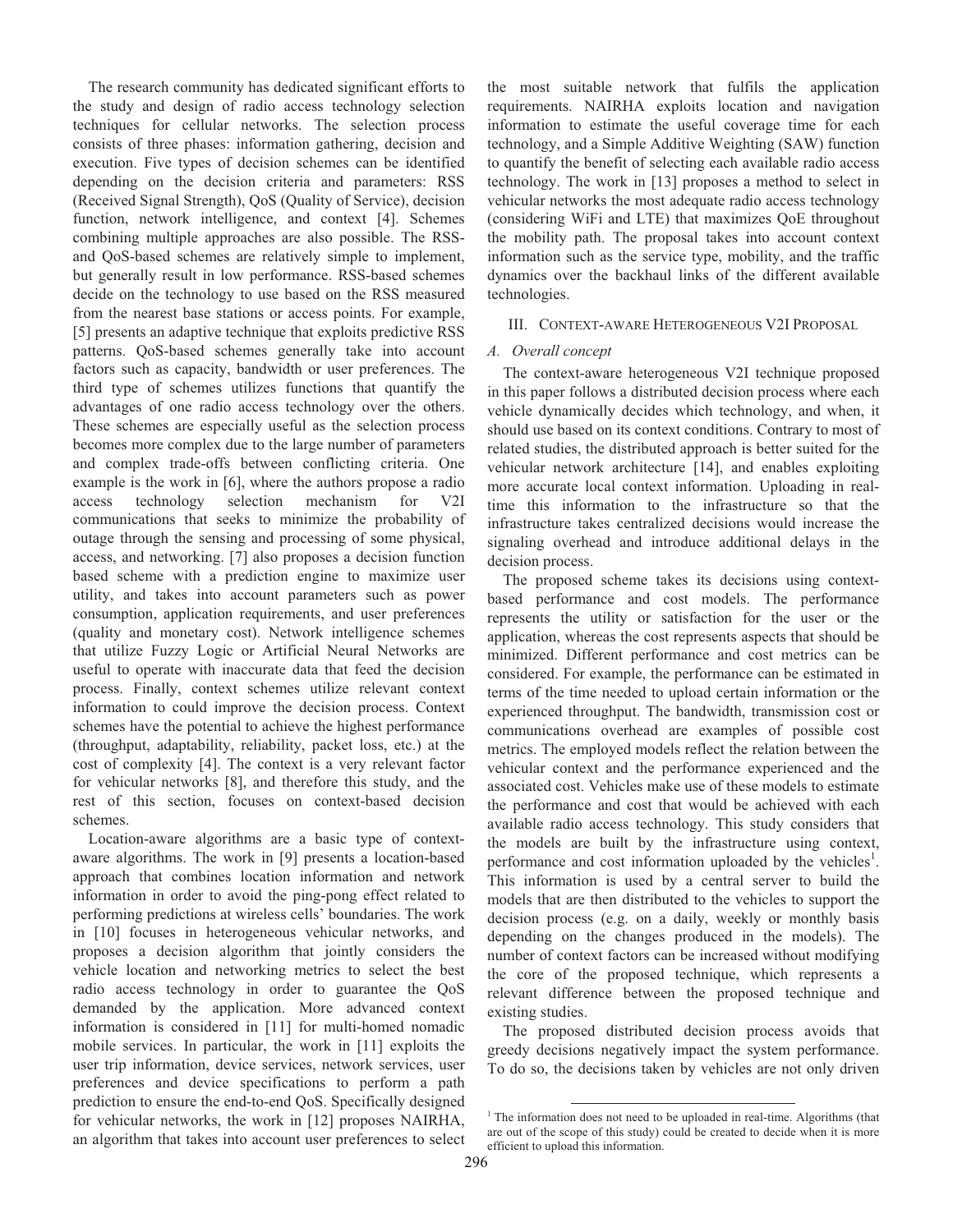by the vehicles' individual application requirements but also the system performance and benefits. In particular, each vehicle dynamically selects the radio access technology that minimizes the cost, as long as the performance estimated is sufficient to satisfy the application requirements. This decision is periodically re-evaluated to account for changes in context conditions or inaccuracies in the context estimation.

## *B. Heterogeneous V2I proposal*

The proposed technique has been designed for a scenario where vehicles need to download certain information within a given time window. This information could be a 2D/3D map update, a software update, or any other application that can tolerate certain delay in the download process. Each vehicle needs to download *B* bits in  $\Delta T$  seconds, where *B* and  $\Delta T$ represent the application requirements. To satisfy these requirements, the proposed technique makes use of contextbased models that model the throughput as a function of the distance between a vehicle and an infrastructure node (e.g. base station, road side unit, access point). The context information includes: location, navigation information (trajectory) of the vehicle, location of the infrastructure nodes, and channel load.

1) *Estimation of utility and cost*. The decision process is based on the estimation of the utility and cost of using each radio access technology along the future vehicle trajectory (next  $\Delta T$  seconds). To this aim, the future vehicle trajectory is sampled every  $\Delta t$  seconds, which results in  $n = \Delta T / \Delta t$  discrete positions. Using these discrete positions, we define the road segments for which the utility and cost will be estimated. For example, road segment *i* is the road segment between positions *i* and *i*+1. For simplicity, we assume that the utility and cost of using a given technology in road segment *i* is constant and equal to the utility and cost of using it at position *i*. This simplification and the discretization of the vehicle trajectory allow reducing the complexity of the problem resolution. The utility that could be experienced at road segment *i* is calculated as the ratio between the amount of information that can be downloaded during  $\Delta t$  seconds  $(b_{ij})$ , and the remaining amount of data that needs to be downloaded (*B'*, where initially *B'=B*). For road segment *i* and radio access technology *j*, the utility can be therefore expressed as:

$$
u_{ij} = \frac{b_{ij}}{B'} = \frac{th_{ij}/\Delta t}{B'}
$$
 (1)

 $b_{ij}$  is obtained by dividing the throughput  $(th_{ij})$  that can be achieved with technology  $j$  by  $\Delta t$ . The throughput level is obtained by calculating the distance between position *i* and the closest infrastructure node of technology *j*, and using the context-based models that relate throughput and distance (information on the models utilized will be presented in Section IV). The cost of using a given radio access technology has been defined as the inverse of the transmission efficiency. The transmission efficiency is the ratio between the throughput *thij* and the maximum throughput that can be achieved with radio access technology *j*  $(th_{max}^j)$ . The maximum efficiency is therefore obtained with the highest modulation scheme and lowest coding rate, i.e. when the

throughput is maximized (typically at short distances to infrastructure nodes). As a result, the cost of using technology *j* at road segment *i* is calculated by each vehicle as:

$$
c_{ij} = 1 - e_{ij} = 1 - \frac{th_{ij}}{th_{\text{max}}^j}
$$
 (2)

2) *Selection*. The technique selects at each road segment the technology that satisfies the application requirements with minimum cost. To this aim, each vehicle calculates for each road segment *i* and technology *j* the ratio between cost and utility:

$$
r_{ij} = \frac{c_{ij}}{u_{ij}}\tag{3}
$$

A lower ratio means lower cost and/or higher utility. If two technologies have the same cost, the one with higher utility will have lower ratio and will be preferred. For each road segment *i* the vehicle identifies the radio access technology with minimum ratio:

$$
r_i = \min(r_{i1}, r_{i2}, \dots, r_{ij})
$$
 (4)

Then, all road segments are sorted in ascending order based on their ratio *r<sup>i</sup>* . The vehicle selects the smallest number of road segments with minimum ratio  $r_i$  that need to be considered so that the sum of their utilities is higher or equal than one. Following eq. (1), the file is completely downloaded if the utility is higher or equal to 1. This set of road segments will be referred to as *S*, and do not need to be consecutive, i.e. the download process can be paused and resumed. When the vehicle reaches a road segment that belongs to *S*, it will make use of the technology providing the minimum ratio between cost and utility for this road segment. In the rest of road segments, the vehicle will not communicate because it will be less efficient than communicating in the identified set of road segments *S*. The proposed technique therefore does not require a continuous transmission, but rather exploits the considered delay tolerance to opportunistically decide not only the communications technology to use but also when to utilize it. The selection algorithm is executed every  $\Delta t$  seconds. This periodic execution allows reacting to changes in context conditions or errors in utility or cost levels estimations due to inaccurate identification of context conditions.

To illustrate the proposed technique, Fig. 1 represents a situation where a vehicle needs to select between Technology A and B to download certain information before reaching the end of the street. The vehicle first samples its future trajectory to obtain positions 0 to 3 (and therefore road segments 0 to 3). The vehicle then estimates the utility and cost  $(u_{ii}, c_{ii})$  for each road segment and radio access technology. Technology B is identified as the one with minimum ratio between utility and cost for road segments 1 and 2, and Technology A for road segments 0 and 3 (dashed rectangles in Fig. 1). The vehicle has estimated that using Technology B at road segments 1 and 2 it will be sufficient to download the required information. As a result, it will only download at road segments 1 and 2 as they represent the smallest set of road segments, *S*, that minimizes the ratio between cost and utility and satisfies the application requirements (filled rectangles in Fig. 1).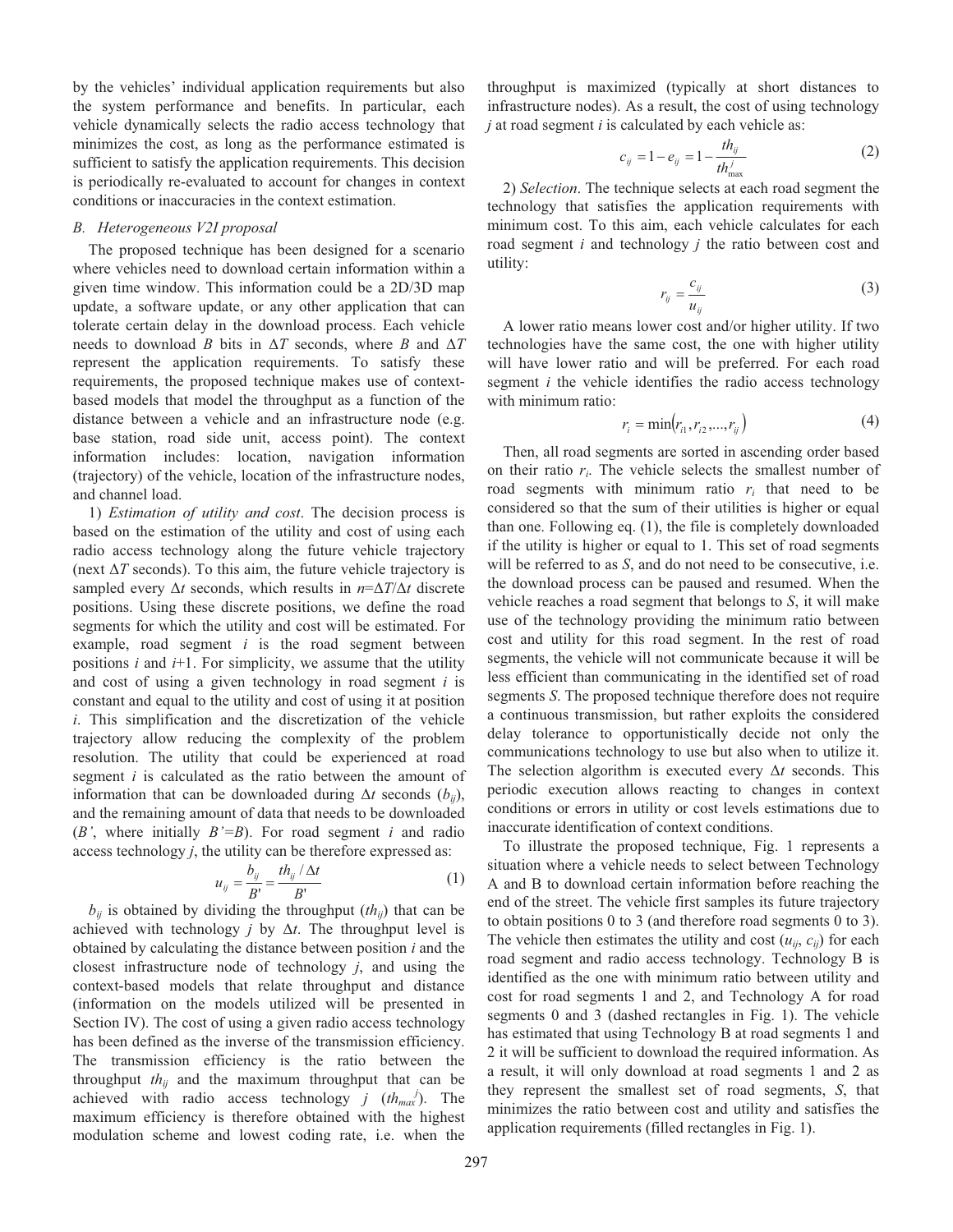

Fig. 1. Illustration of the proposed technique. The vehicle estimates the utilities and costs  $(u_{ij}, c_{ij})$  for each technology and road segment. Dashed rectangles highlight the technologies with minimum ratio between cost and utility for each road segment. Filled rectangles highlight the technologies finally selected to satisfy the overall utility while minimizing the cost. The example results in that the vehicle will not transmit in road segments 0 and 3, since it will be sufficient to use Technology B in road segments 1 and 2 to satisfy the application requirements.

#### IV. EVALUATION

The proposed context-aware heterogeneous V2I technique has been evaluated through simulations that model a Manhattan-like urban scenario with 15x15 blocks (3750mx3750m) with 2 lanes per driving direction. The simulated scenario is depicted in Fig. 2 with the streets represented by a dashed grid. The traffic simulator SUMO has been used to generate realistic mobility patterns. Vehicles have been generated with random origin and destination points at a rate of *R* vehicles/second. Different values of *R* result in different average traffic densities (see Table I). For each traffic density, 10 simulation runs of 500s have been conducted to ensure results with adequate statistical accuracy.



Fig. 2. Manhattan-like urban scenario with 15x15 blocks (3750mx3750m), 9 NodeBs and 26 RSUs.

| R [vehicles/second] | <b>Travel</b><br>time/s | Vehicles in the<br>scenario | <b>Traffic density</b><br>[veh/km] |
|---------------------|-------------------------|-----------------------------|------------------------------------|
| 2                   | 180                     | 440                         | 3.4                                |
|                     | 182                     | 870                         | 6.8                                |
| 6                   | 185                     | 1410                        | 11.0                               |
| 8                   | 187                     | 2090                        | 16.3                               |
| 10                  | 190                     | 2950                        | 23.0                               |

TABLE I. SIMULATED TRAFFIC DENSITIES

Each vehicle triggers the data download application when it enters the scenario. Once triggered, the vehicle needs to download  $B=20Mb$  in less than  $\Delta T=60s$ . The objective is to satisfy these requirements for all possible vehicles. The  $\Delta t$ parameter has been set to 1 second, but other values are possible. All vehicles are equipped with IEEE 802.11p and LTE interfaces, since both are being analyzed for vehicular applications [15]. The scenario includes 9 LTE base stations (NodeB) and 26 Road Side Units (RSU) uniformly distributed as illustrated in Fig. 2. We consider that the 9 LTE base stations completely cover the simulated scenario. On the other hand, the IEEE 802.11p RSUs only provide coverage under Line-of-Sight (LOS) conditions on the four adjacent streets to the intersections where they are placed.

Estimating the utility and cost (eq. (1) and (2)) requires throughput models for IEEE 802.11p and LTE (Fig. 3). The throughput is shown as a function of the distance to the serving NodeB or RSU. This study considers the LTE transmission modes (modulation and code rates) associated to the 15 CQI values defined in 3GPP TS 36.213. The LTE throughput model has been obtained considering that each cell is divided into 15 concentric QoS rings [16]. Each QoS ring is associated to a different transmission mode. The throughput for each ring has been calculated considering the number of data bits that can be transmitted per second with each transmission mode. The IEEE 802.11p throughput is obtained using the WINNER+ B1 urban propagation model and the modulation and code rate that provide the higher throughput at each distance to the serving RSU. This study assumes that radio resources are uniformly distributed among users being served by the same infrastructure node. For example, if two vehicles are simultaneously connected to the same NodeB or RSU, each vehicle will receive 50% of the radio resources and experience half the throughput shown in Fig. 3 for the corresponding distance. Without loss of generality, this work also assumes that only the vehicles in the scenario are connected to the NodeBs or RSUs.



Fig. 3. Throughput models for LTE and IEEE 802.11p.

#### *A. Results*

A reference scheme has also been implemented for comparison purposes. With this scheme, each vehicle selects the technology that provides the highest instantaneous throughput. This approach can be considered greedy in the sense that vehicles look at their instantaneous maximum benefit and do not take into account their impact on the network or the benefits from postponing the transmission until better conditions (lower cost) are experienced. The reference scheme also periodically reevaluates its selection decision.

Fig. 4 shows the average percentage of active infrastructure nodes per technology for the reference scheme (Fig. 4a) and our proposal (Fig. 4b). A value equal to 100% for a given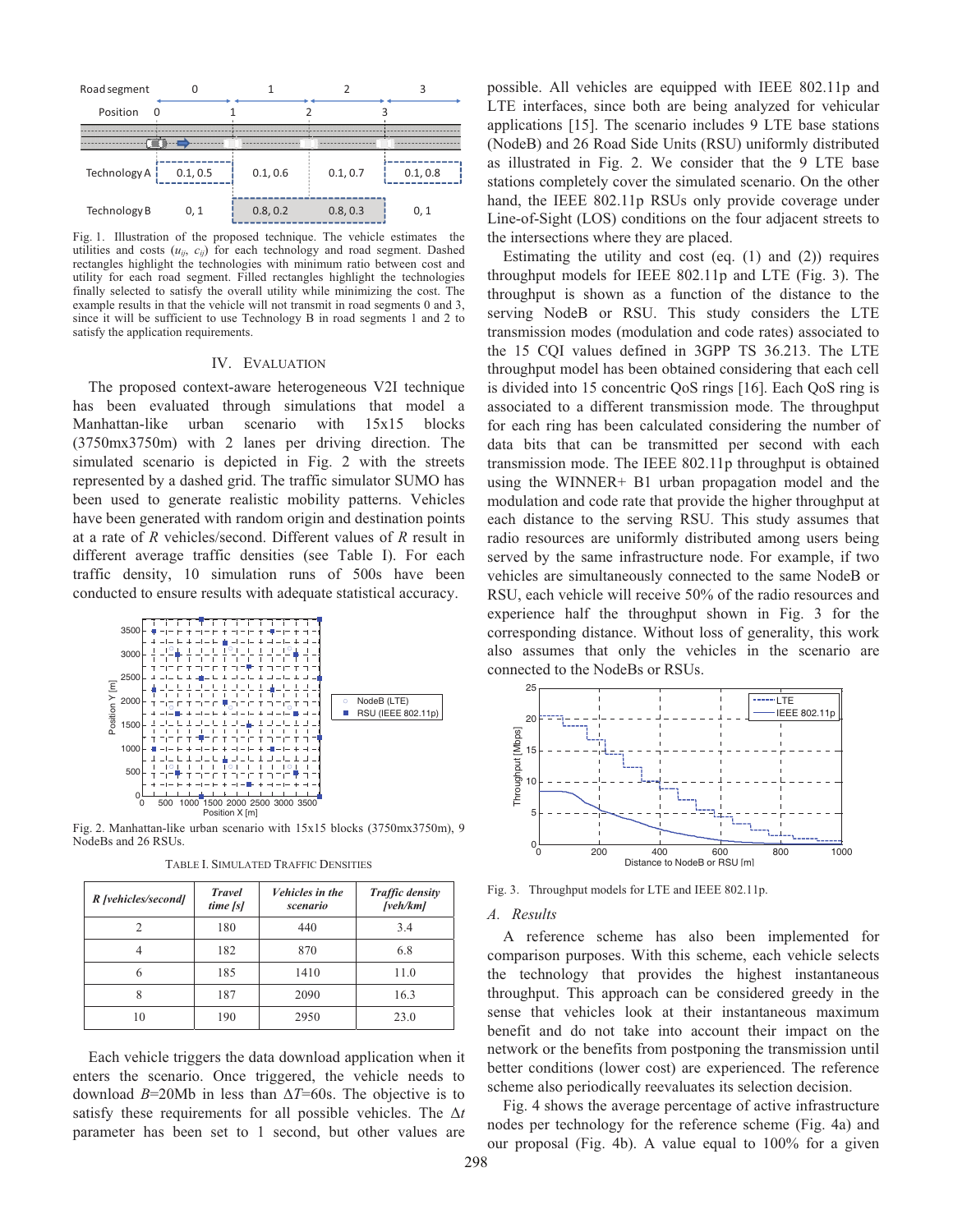technology means that all NodeBs or RSUs in the scenario have at least one active connection all the time. As it can be observed, the proposed scheme better distributes the load among infrastructure nodes compared to the reference scheme that tends to connect to LTE as it provides ubiquitous coverage across the scenario. With the proposed scheme, vehicles do not connect immediately to LTE and wait for better transmission conditions that reduce the effective transmission times. Fig. 5 shows that this operation results in that our proposed scheme increases the throughput experienced per vehicle and technology (200% for LTE and 25% for IEEE 802.11p).



Fig. 4. Average percentage of active infrastructure nodes.



Fig. 5. Average throughput obtained per vehicle.

Fig. 6 shows the percentage of vehicles that are able to download the required information within the specified period. As it can be observed, the propose scheme notably improves the user quality of experience thanks to the use of context information and the integration of opportunistic principles. This improvement is obtained at the expense of slightly increasing (by 8.4%) the handover rate between communications technologies compared to the reference scheme



Fig. 6. Percentage of vehicles that are able to to download the required information before the deadline.

## *B. Impact of context conditions*

The previous results were obtained with utility and costs models that only depended on the location of vehicles (and hence on their distance to the infrastructure nodes). The utility (throughput in our case) also depends on the number of vehicles that are simultaneously downloading information from the same NodeB or RSU. This is the case because the radio resources are shared among vehicles simultaneously connected to the same infrastructure node. To account for this effect, this section considers the case in which the infrastructure broadcasts the average percentage of bandwidth (or resources) assigned per vehicle for LTE and IEEE 802.11p during the last  $\Delta t$  seconds. This information is used by the vehicles to improve the throughput estimation. The results depicted in Fig. 7 show that our proposed scheme further improves its performance if we jointly exploit location and channel load information.



Fig. 7. Percentage of vehicles that are able to download the required information before the deadline with the proposed technique when using and not channel load information.

The previous results were obtained considering that the throughput experienced by the vehicles exactly matches the one indicated in the context-based models. In practice, models will be built using measurements, and the throughput experienced by vehicles will not exactly match that indicated by the model due to the probabilistic nature of propagation. To analyze how this effect could impact the obtained results, we have conducted simulations considering that the throughput experienced by vehicles is a random variable uniformly distributed within the intervals  $y=[-20\%, +20\%]$  and  $y=[-40\%,$ +40%] around the throughput indicated by the models (Fig. 3) for a given distance between the vehicle and the infrastructure nodes. Fig. 8a shows that this effect does not have a significant impact on the percentage of vehicles that download the required information on time when using the proposed technique. Fig. 8b shows that the mismatch between the throughput experienced and the throughput models only has an influence on the user quality of experience if the model results in that vehicles always overestimate the throughput.

The utility and cost depend significantly on the estimation of future positions and road segments. The previous results were obtained considering exact positioning information extracted from SUMO traces. In a real network, vehicles will not be able to exactly know their future location. It is hence necessary to analyze the impact of errors in the future location estimation on our proposed scheme. To do so, we have